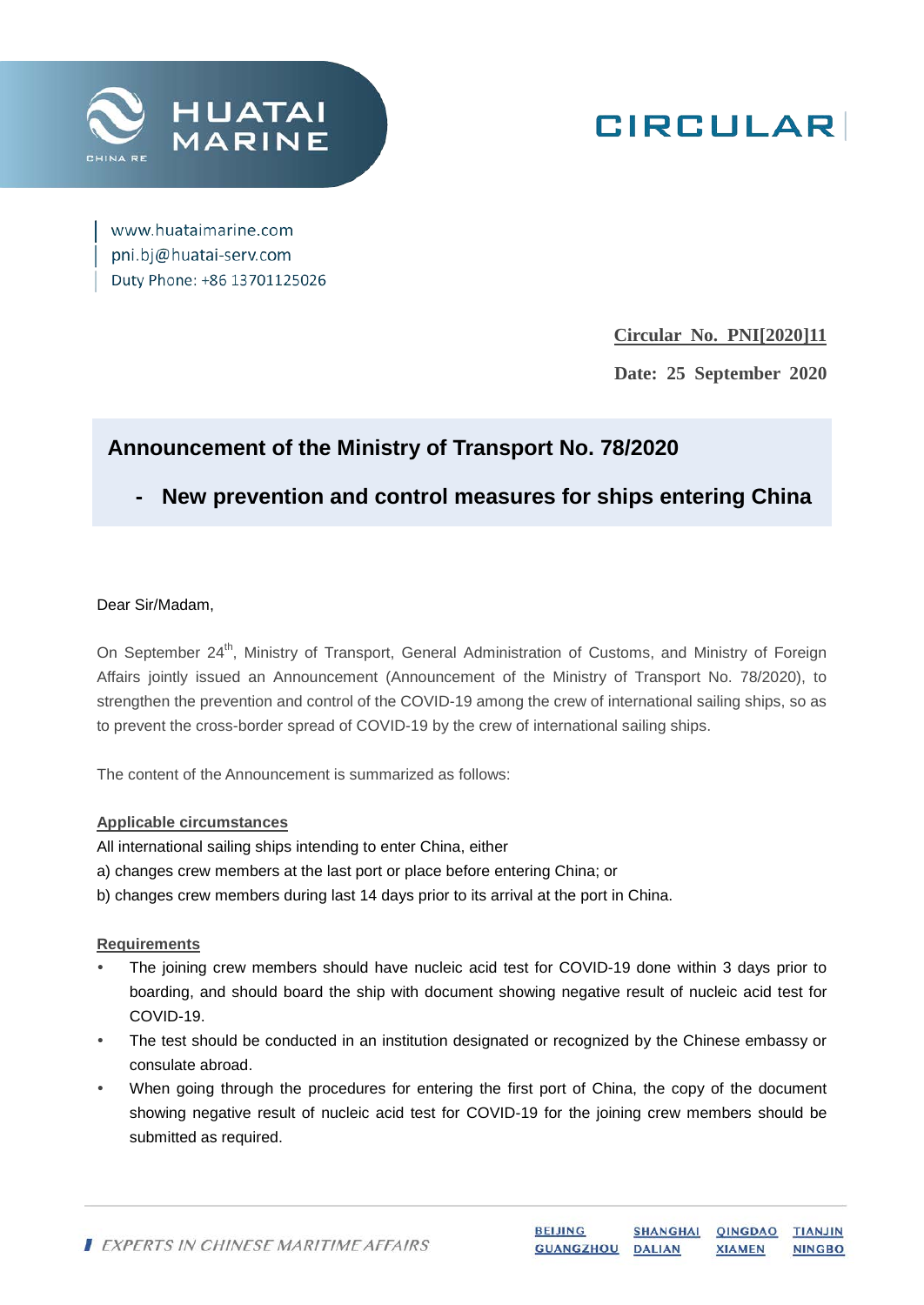#### **Consequence of violation**

- Ship's arrival, departure or cargo operation might be hindered;
- Administrative legal responsibility might be investigated according to law, if the circumstance of such violation is severe;
- Criminal responsibility shall be investigated according to law, if there is no document or false documents showing negative result of nucleic acid test for COVID-19 for the joining crew members and cause the spread or risk of spread of COVID-19 within the People's Republic of China.

#### **Our comments**

There are many cases found in Chinese ports that crew members changed in the Philippines were tested COVID-19 positive. We suggest Owners to require documents meeting the requirement of the above Announcement from the crew members changed on board the ships intending to enter China, so as to avoid any delay of the vessel, or any administrative/ criminal responsibility caused thereof.

Best regards,

平利良

Yu Limin President

|  | EXPERTS IN CHINESE MARITIME AFFAIRS | <b>BEIJING</b>   | SHANGHAI QINGDAO TIANJIN |               |               |
|--|-------------------------------------|------------------|--------------------------|---------------|---------------|
|  |                                     | GUANGZHOU DALIAN |                          | <b>XIAMEN</b> | <b>NINGBO</b> |